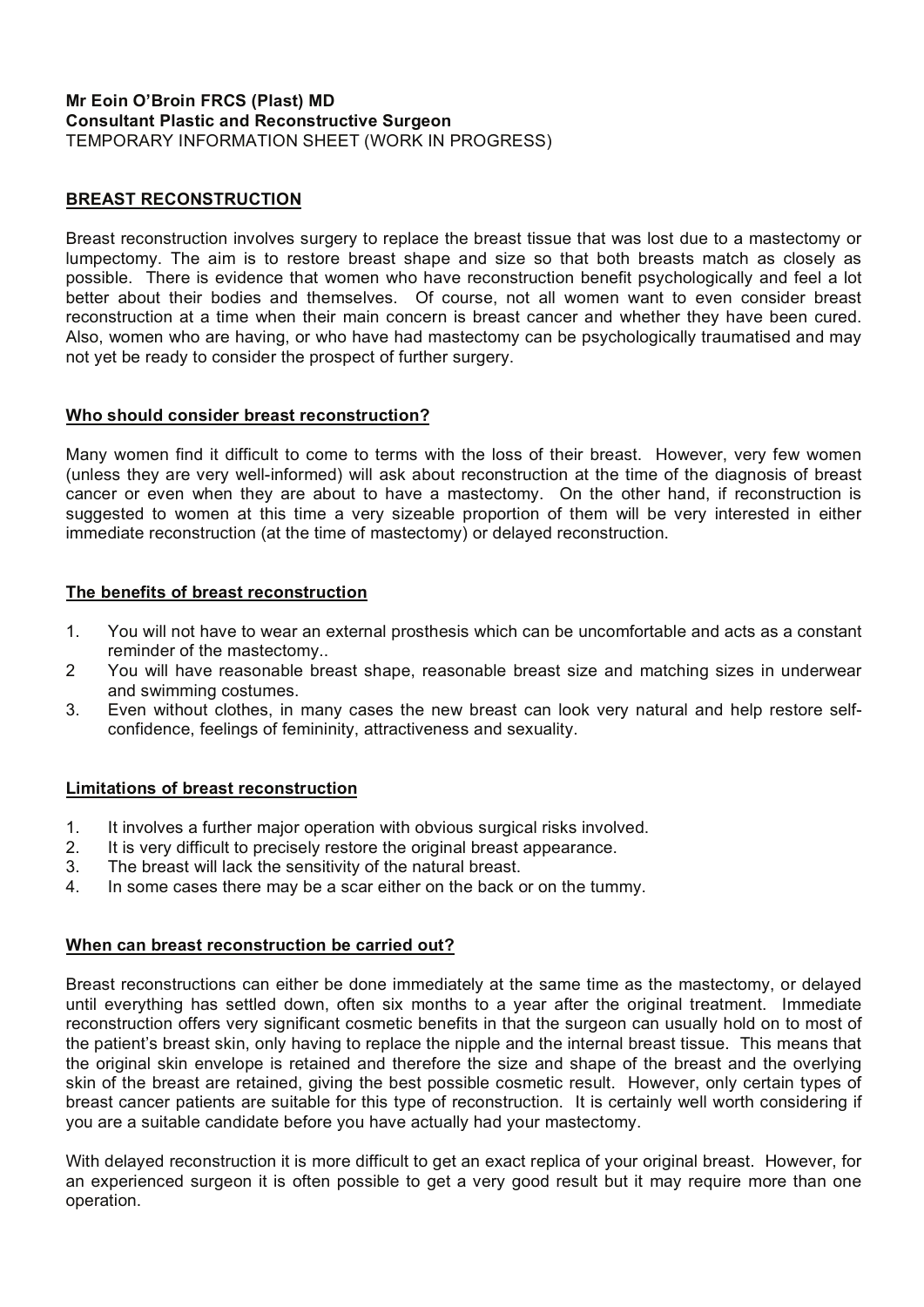**Methods of reconstruction** There are three basic forms of basic reconstruction in common use.

- 1. Reconstruction of the breast using implants.
- 2. Reconstruction of the breast using skin from the back with or without an implant.
- 3. Reconstruction of the breast using skin and fat from the tummy involving microsurgery.

# **1 Reconstruction of the breast using implants**

Implants offer a very simple, low risk option of breast reconstruction. Placing an implant into the breast area is a relatively quick and easy operation to perform. It does not involve scarring in any other part of the body and recovery is usually very quick afterwards. However, there are a number of problems associated with implants that the patient needs to be aware of. In patients who have previously had a mastectomy (delayed reconstruction) a simple implant will usually not give a very good breast mound as the skin is too tight. To get around this problem, most surgeons will use a balloon implant to expand the skin first, which means the patient will have to come back for a second operation to have the final implant placed. Alternatively, a very expensive implant which is permanent but can be expanded can be used and this means that the patient will not have to have a further operation in order to place a different implant. Expansion of these implants means coming into the clinic and having an injection through the skin on the chest into the implant at least three or four times.

At best implants will form a relatively small, pert breast which never develops the natural droop of the opposite breast. Is it therefore only suitable for patients who are generally slim with small, pert breasts on the opposite side, or patients who are having implants on both sides.

Implants have their own problems and issues including hardening of the implant (capsule formation), rupture, leakage and infection. While these problems are uncommon for cosmetic breast enlargement with implants, they are a lot more common for patients who are having breast reconstruction. These issues are a major problem for patients who have had radiotherapy. At least a third of patients who have had previous radiotherapy will run into one or other of these problems and may eventually have to have their implants removed and opt for another form of breast reconstruction.

Breast reconstruction with implants tend to stay the same for many years while the opposite normal breast will sag and hence they become more and more asymmetrical with time.

One of the big advantages of implants, however, is that no bridges are burnt and if the woman is dissatisfied with her reconstruction she can always opt for a different form of reconstruction at a later date.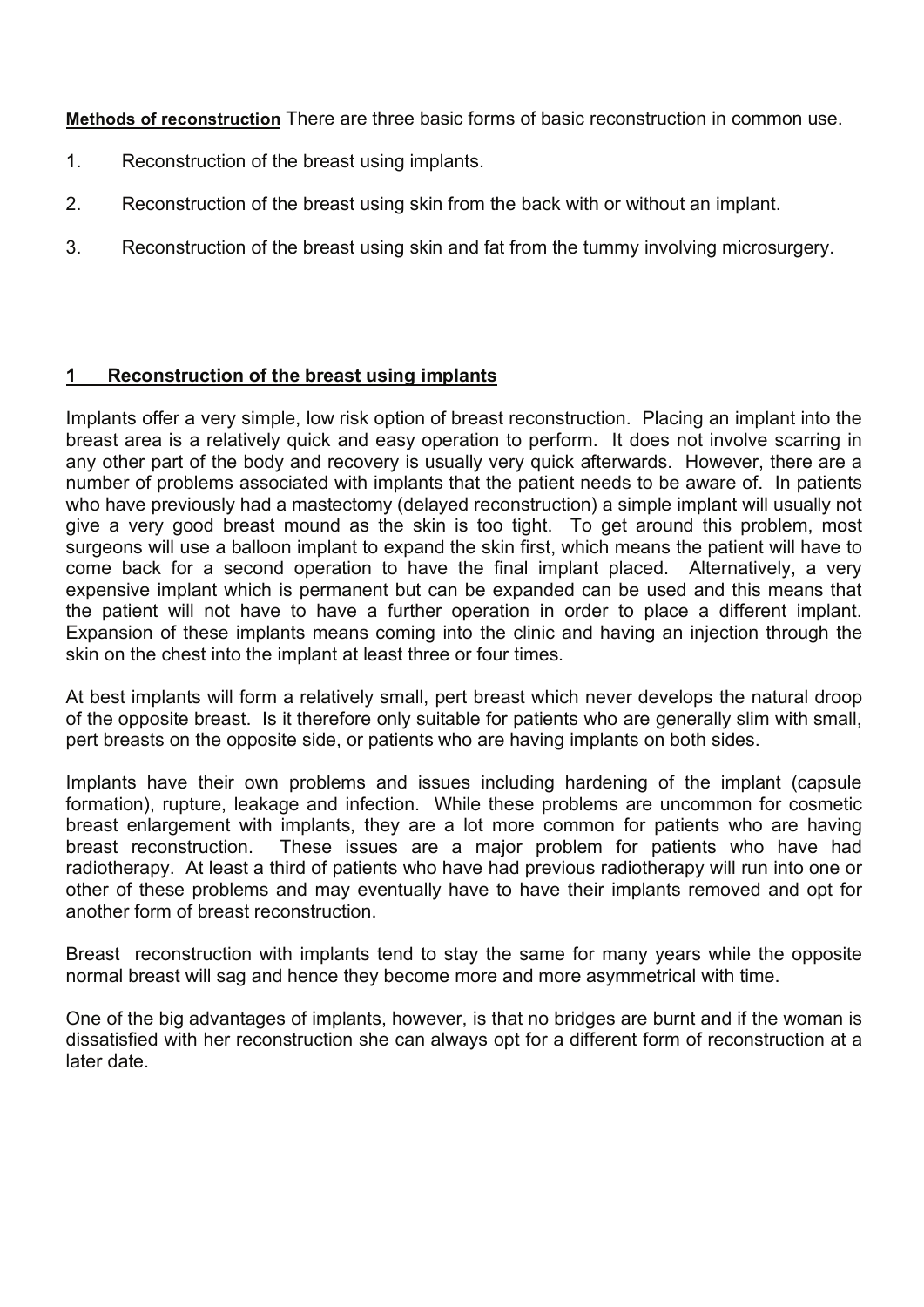# **2 Reconstruction of the breast using skin from the back with or without an implant (Latissimus dorsi skin and muscle flap reconstruction).**

In order to overcome the problem of implant reconstruction where there is insufficient skin to match the size and natural droop of the normal breast, special reconstructive techniques have been developed. The most common of these reconstructive techniques is to use a sheet of skin and muscle from the back, which can be transferred around to the front of the chest and used to create a new breast.

There is usually not quite enough volume of the skin and muscle alone to match the other side and a small implant is often required to achieve a good result. Fortunately in this situation the implant is very deep under a thick layer of muscle, which means that it is less likely to cause problems.

The muscle which is used is called the latissimus dorsi muscle, which is a flat sheet of muscle running across the back. It is not essential for everyday function of the arm and is usually not missed unless the patient is a very serious swimmer or climber. Occasionally patients can have problems with shoulder stiffness and weakness though this can usually be resolved with physiotherapy.

There is a long scar across the back which we try to design in a horizontal line that can be kept hidden under the bra strap. Occasionally, however, this scar is not as nice as we would like it as it can be puckered, indented and stretched. It is quite common to see small puckers at either end of the scar which sometimes need revision. On the positive side, this kind of reconstruction can create a small to moderately large breast which can look and feel very natural. In larger breasted women, however, it may be necessary to reduce the other side somewhat in order to achieve a good match.

# **Complications**

# 1. Flap loss

The flap of skin and muscle depends on its blood supply which enters the muscle in the armpit. Very occasionally, in less than 1% of cases, this blood supply is compromised in some way, leading to loss of the flap. This is a very traumatic complications which requires removal of the flap and therefore complete failure of the reconstruction. When this unusual complication occurs, generally patients either opt to have a further reconstruction using a different type of breast reconstruction, or abandon the idea of reconstruction completely.

# 2. Haematoma

Collections of blood in the breast site or in the back where the flap has come from can occur and may require going back to theatre.

# 3. Seroma

Fluid very frequently collects in the back where the muscle has come from. This may have to be drained in out-patients using a needle and a syringe. However, drainage of these seromas, which are very common, is usually easy and painless.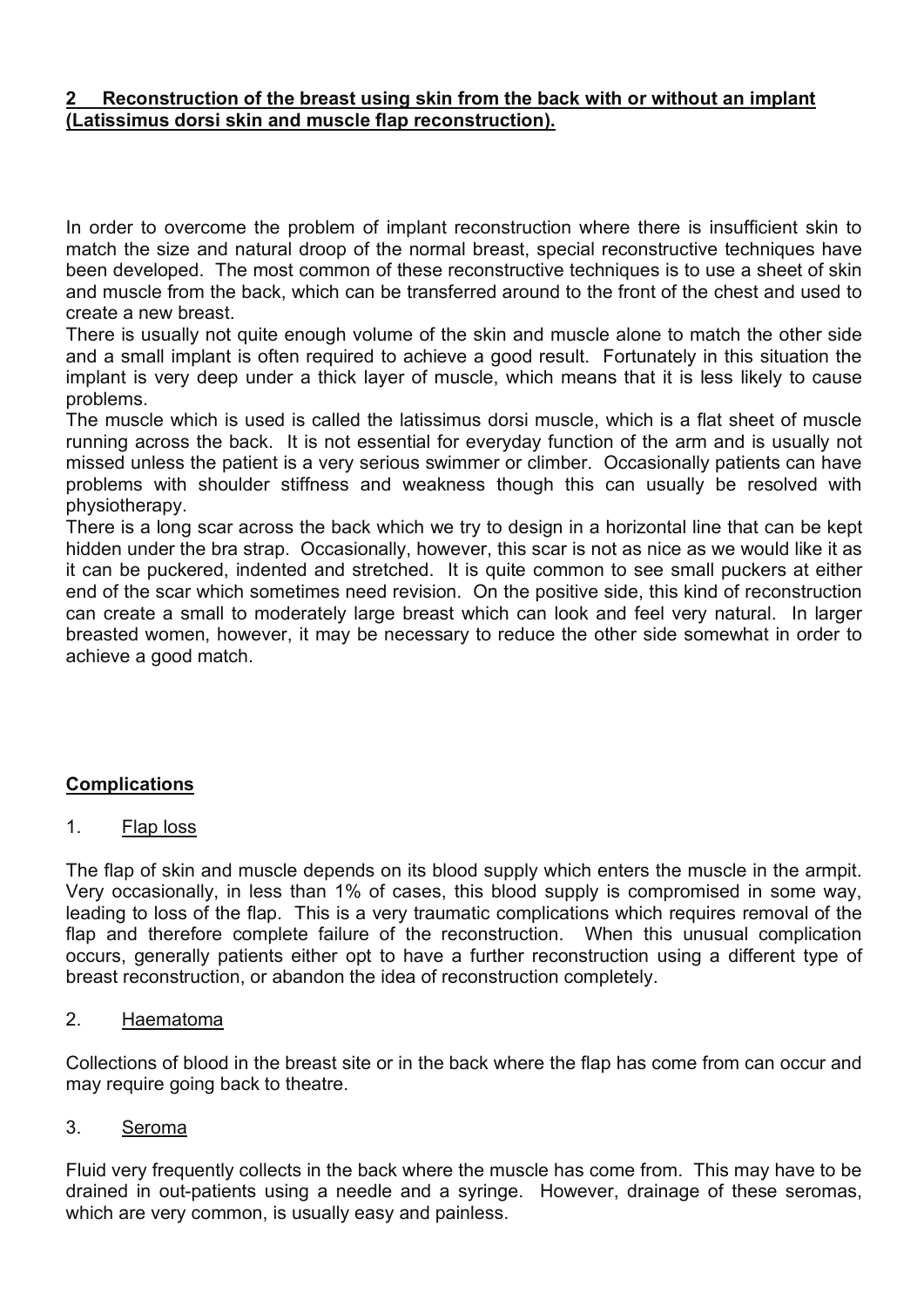# 4. Scar

The scar can be indented, puckered, red, stretched and obvious. There may be a slight contour deformity when looking critically at the back.

### 5. Wound infection

This can occur and may cause the wound to break down, requiring further surgery. Infection of the implant in breast reconstruction will usually require removal of the implant, which will have to be replaced at a later date.

### 6. Loss of sensation

There is usually a large number patch around the scar on the back. The new patch on the breast is always number also.

### 7. Cosmetic issues

The new breast may have slight creases, puckers or may have an unnatural shape. Problems such as this may have to be revised with a small operation at a later date.

8. Twitching

Twitching or abnormal movements of the new breast may occur a number of months after the operation. Occasionally this can be a persistent problem and a small nerve which is attached to the muscle may have to be removed. It may have to be cut.

# **Frequently asked questions**

1. Will I have a nipple?

A nipple can be fashioned at a later date.

# 2. How long will the operation take and what is the recovery time?

The operation usually takes about three to four hours to perform. Most patients are in hospital for about five days. It usually takes three or four weeks to recover from the procedure. There will be drains in both the breast site and the back site for a few days after the operation, depending on how much fluid is produced by these areas.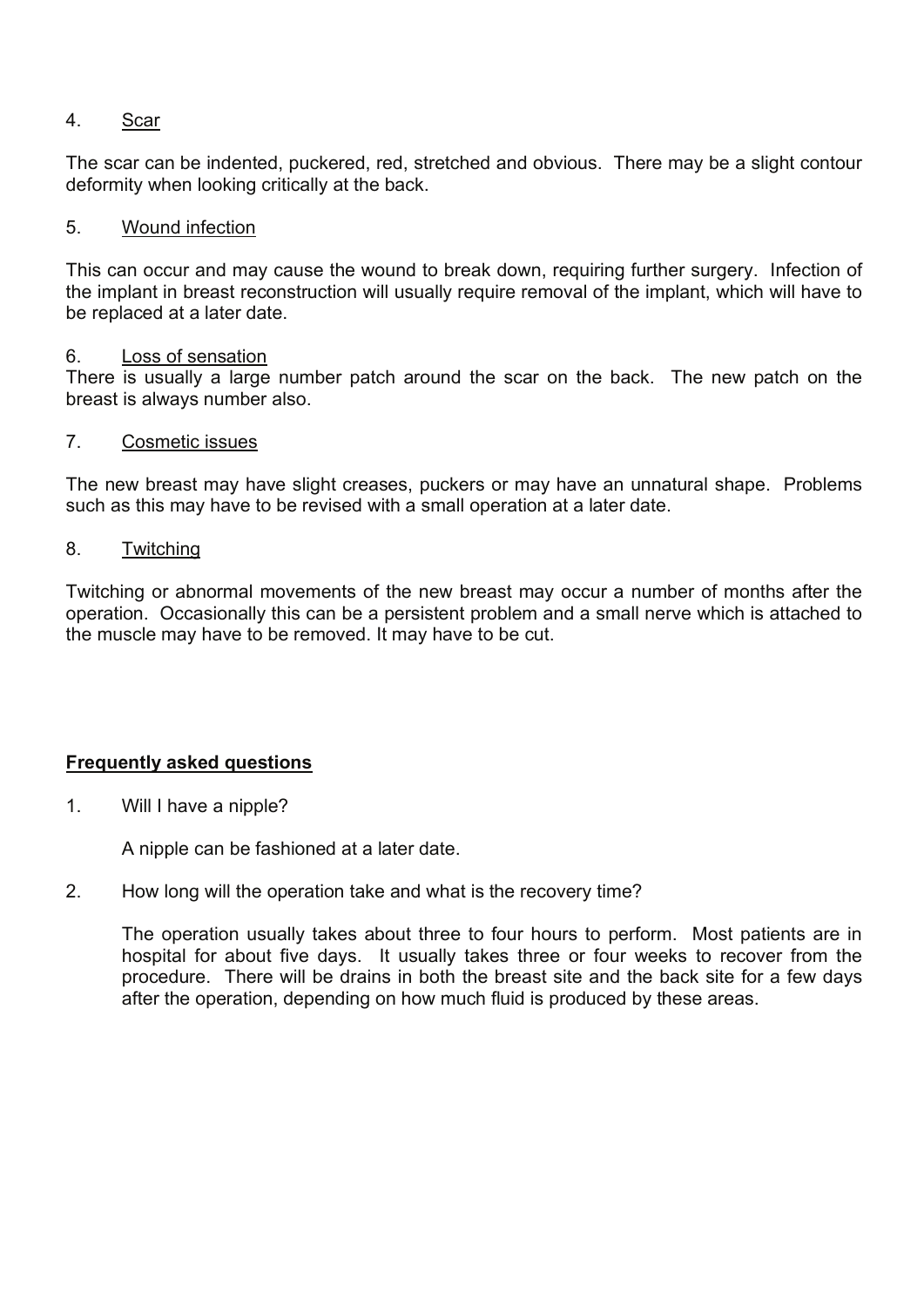# **3 TRAM Flap/DIEP Flap**

This form of reconstruction uses skin and fat which is transplanted from the lower abdomen and re-modelled as a breast. The lower abdominal tissue can be transferred on a long stalk of muscle but this means sacrificing part of the abdomen wall (the six pack muscle) and much smaller amounts of tissue can be moved in this way. Generally most units doing a lot of breast reconstruction transplant the lower abdominal skin and fat, which means the blood vessels have to be re-attached into the chest wall using microsurgery. Because microsurgery is involved, this method of reconstruction is more complex than any other type and the operation time is much longer, taking up to 6 or 7 hours. However, it does allow a very large amount of tissue to be transferred safely to the chest, which means that in all but the thinnest of women, a very sizeable breast can be created without requiring an implant. Because there is a lot more skin and fat available, a much better breast shape can be achieved in many cases. The tissue is also much softer and more natural than any other form of reconstruction. For those patients who are very unhappy with an overhang of skin and fat in the lower tummy (which is very common after a number of pregnancies), this technique has the added benefit of a tummy tuck.

# **Who is suitable for this kind of procedure?**

Patients interested in having this done obviously need to have skin and fat excess in their lower abdomen (most women do). However, very thin patients may not have enough tissue to make a sufficiently large breast. Alternatively, patients who are very overweight are not suitable for this procedure either as there may be too much tissue. They may also not be fit enough for such a long procedure and will naturally have a higher complication rate. Most women who opt for a TRAM flap are otherwise fit and healthy with no serious medical conditions. Ideally, patients should not be smokers and some abdominal scars can interfere with this operation. The most common abdominal scar, however, is the caesarean or hysterectomy scar, which usually does not create problems with this operation.

# **Consultation**

At the consultation your full history will be taken and your breasts will be examined. An attempt will be made to calculate the amount of skin and fat that is required to make a breast that matches your normal side. Your tummy will be examined for scars and photographs will be taken. The consultation usually involves a very long and detailed discussion about the results that can be achieved and the risks involved. If you are a smoker it is important to stop smoking well in advance of surgery. Aspirin and certain anti-inflammatory drugs can cause increased bleeding and should be avoided prior to this major surgery.

# **The operation**

A pattern is designed using the normal breast and this pattern will then be used to design a new breast on the lower abdomen. If it is an immediate reconstruction, however, the involved breast prior to mastectomy can obviously be used. The mastectomy scar is then re-opened and a pocket is made for the new breast. Using microsurgical techniques, small vessels in the chest wall are then located and very carefully dissected out in preparation for the flap. In the meantime, the flap is being prepared on the abdomen. Skin and fat is raised off the muscle. A cuff of muscle is removed in order to include the blood vessels to the flap, which are then carefully dissected out. This is called a TRAM flap. If possible, the blood vessels are dissected leaving all the muscle behind, which obviously produces damage to the abdominal wall. This is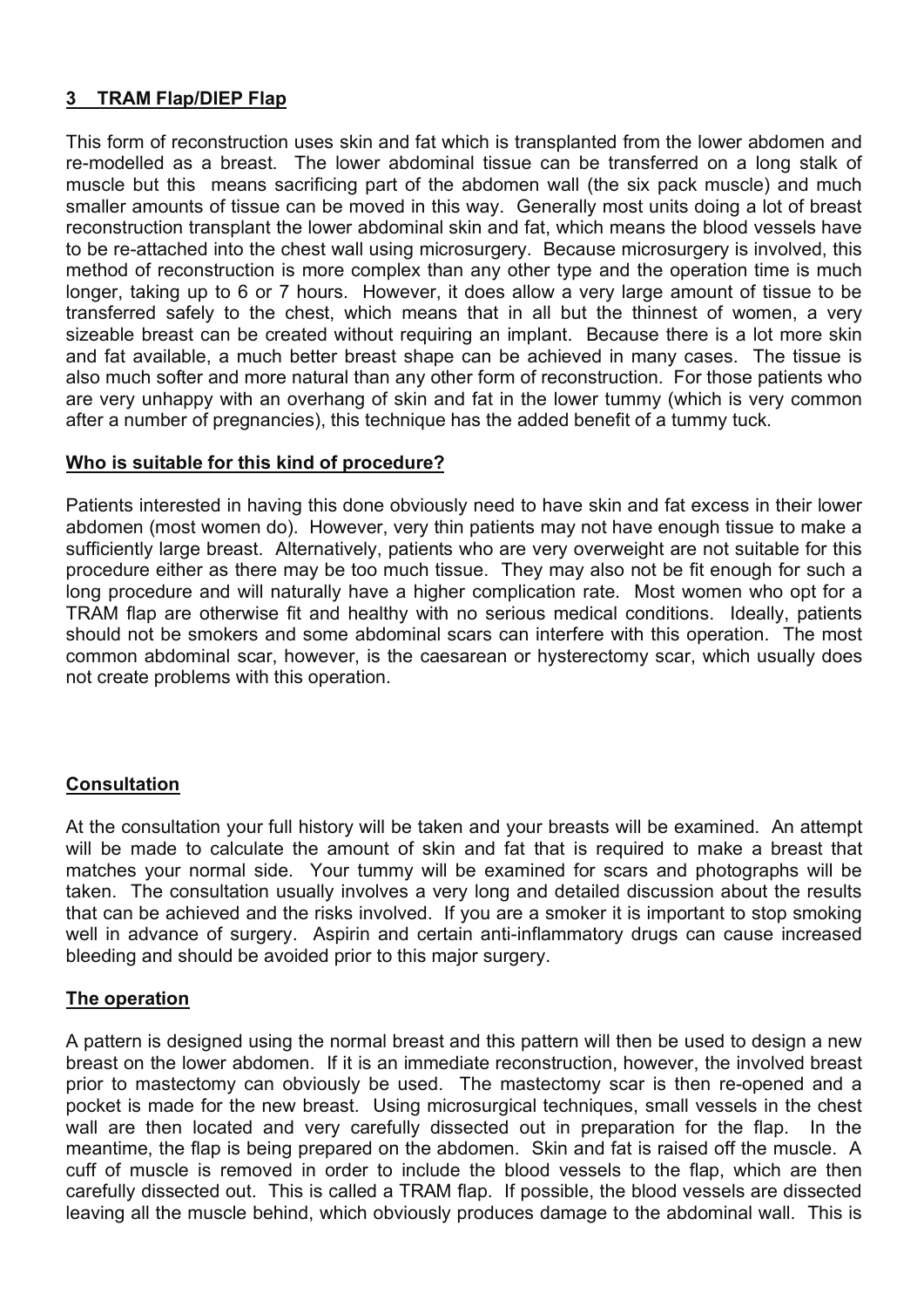called a DIEP flap. The flap is then transferred to the chest and the blood vessels in the flap are connected to the blood vessels in the chest using microsurgery. The connections are very small and there is always a risk that these blood vessels can clot due to technical problems. In a unit where many of these flaps are performed, however, this problem will only occur in a very small minority of cases. The abdomen is then closed like a tummy tuck, leaving a long scar in the lower abdomen from hip to hip. A permanent mesh is usually inserted to reinforce the abdominal wall, especially if a small amount of muscle has been removed. The belly button is resited and the new breast is stitched into place and re-shaped. It is very difficult to get a perfect match in one operation as the surgeon is limited by the amount of skin and thickness of the fat available in the lower abdomen and this can obviously vary from case to case. However it is usually possible, with a minor adjustment at a second operation, to fix small problems or discrepancies.

Patients are then sent back to a high dependency unit where they are very closely monitored. It is important that patients have a lot of fluid (are well hydrated) and are kept very warm and comfortable. The room is usually kept heated at tropical levels and all of this is to promote a good flow to the flap and prevent the little vessels from blocking off. This means that the first 24 hours are quite uncomfortable for the patient. The anaesthetist will have placed many lines and tubes, including a line going into the wrist, often one in the neck and a catheter in the bladder. After 24 hours the flap usually stabilises and the need for the intensive monitoring is reduced. This means the woman can sit out and some of the lines can be removed, which would make her more comfortable. Most patients are in hospital for five or six days after this procedure. It takes a minimum of two to three weeks for the patient to be up and about and comfortable again and it can take many months before the patients are back to all their original activities and exercise. This is partly due to a temporary weakness in the abdominal wall muscles.

# **Complications**

# 1. Bleeding

Like any operation, blood can collect under the skin where there has been surgery. This is particularly common in the lower abdomen and occasionally requires going back to theatre to remove the blood collection.

# 2. Wound infections

Wound infections can occur although usually these are of a minor nature.

### 3. Flap loss

In approximately 3-4% of patients the microsurgery does not work and the little vessels clot off, causing the new reconstructed breast to fail. This is obviously a huge disappointment to everyone as the entire operation has been for nothing. When this occurs, it is also usually necessary to do an operation to replace the flap and this is usually done by taking a flap from the back (LD). In a small number of cases, a part of the flap may fail because its blood supply is not enough. This may require going back to theatre to remove a dead piece of skin and fat at a later date. It may also spoil the cosmetic result, although usually not.

# 4. Abdominal wall weakness, hernia and bulges